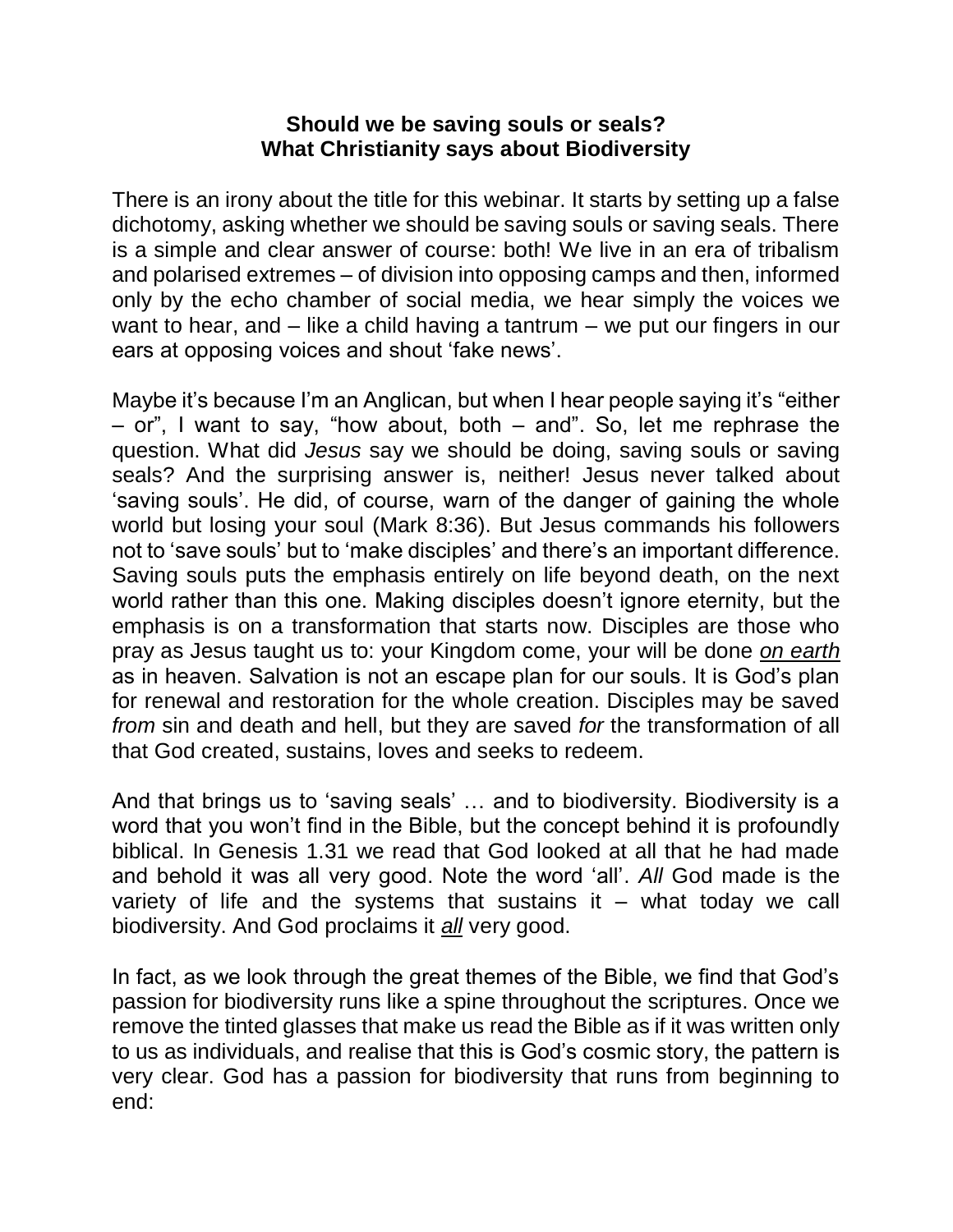# 1. CREATION:

It all starts with creation itself – God, who is a community of love – Father, Son and Holy Spirit – chose to create an interdependent and infinitely varied world, overflowing with diversity, beauty, complexity and artistry. God's pleasure in creation is shown not only in the repeated refrain, 'and it is good' in Genesis, but in the Psalms, the Wisdom literature, and the way the prophets and Jesus himself constantly use nature to illustrate truths about God and about how we are to live. Most importantly, biodiversity – the variety of life – was not created primarily for humanity to enjoy. It was created, we read in Colossians 1, by and for Christ. So, the value of biodiversity lies in its being created as an overflow of the love between Father, Son and Spirit.

### 2. COVENANT

Secondly, in the biblical narrative, once human alienation from God causes a breakdown that affects the whole earth, God offers a new start in the first great biblical covenant. The account of Noah rescuing individuals of every living kind to join him on the ark is a second great affirmation of God's passion for biodiversity. These creatures include those that are unclean, inedible and dangerous – they are not there for Noah's sake, but rather 'that their kind might continue upon the earth.' They matter because God values them independently of whether they're useful to us. The great creation-wide covenant in the form of the rainbow emphasises this. Repeatedly in Genesis 9, it is described as a covenant with 'you and your descendants and every living creature on the earth', and in one verse 'my covenant with the earth'. God has a saving covenant relationship that includes biodiversity.

# 3. CHRIST

Thirdly, the incarnation, life, death and resurrection of Jesus give a uniquely Christian understanding to the value of biodiversity. John's Gospel tells us that the Word became *flesh* – the Greek word *sarx* which is the word for all animal flesh, even for meat. Jesus did not just become a human (*Anthropos*), although he did. The Gospel deliberately emphasises that the Creator became a creature – and in so doing he elevates the value not just of human nature but of all creatures. In Jesus' life and teaching we see the tradition of Wisdom drawn from observation of nature taken to its pinnacle – almost all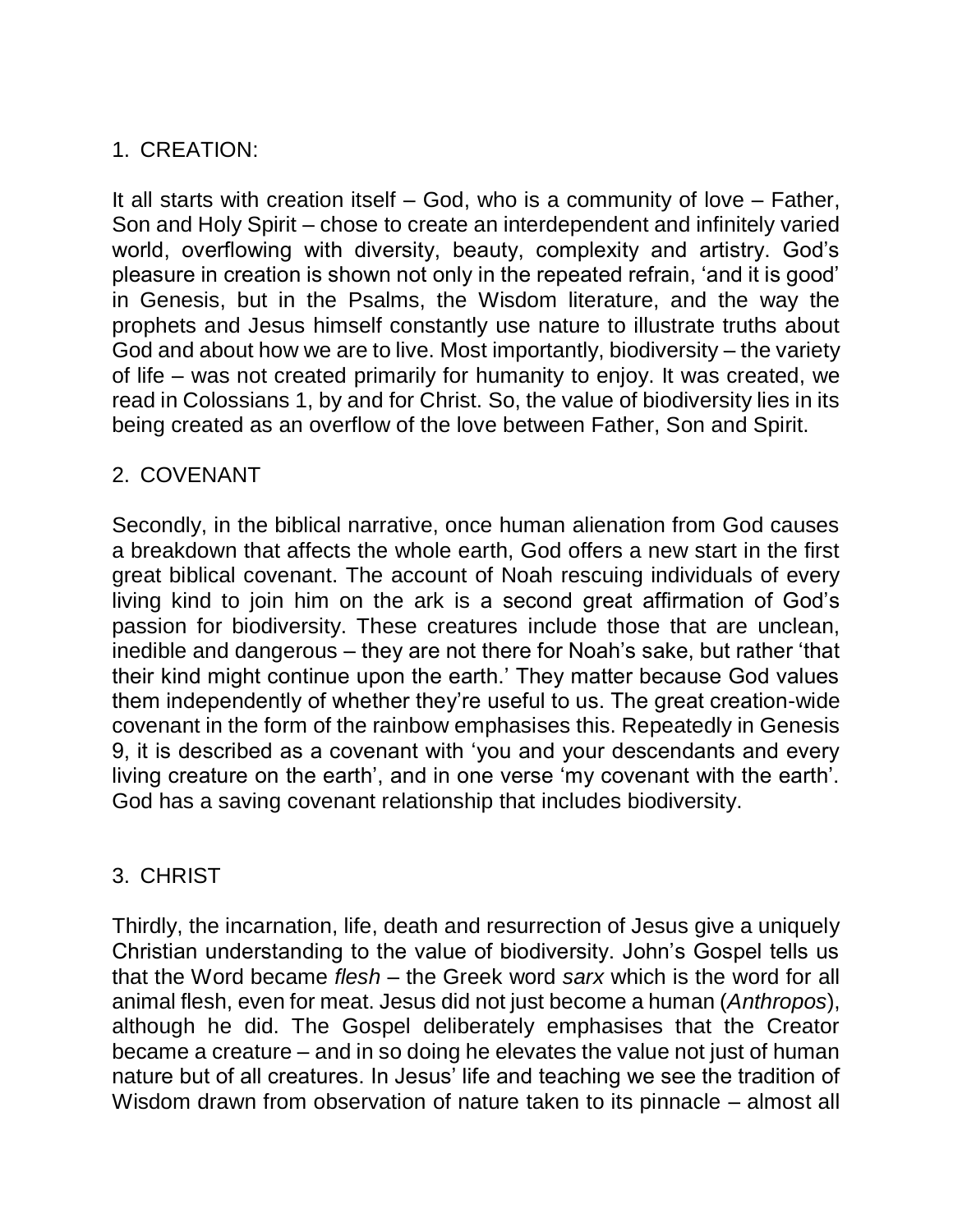of Jesus' parables and illustrations draw on the natural world – agriculture and the seasons, birds and flowers, fig trees and foxes. Yet, it is in Christ's death and resurrection that we see the full scope of God's purposes for biodiversity. Romans 8 tells us that the whole creation is yearning to be liberated from its bondage to decay, and Colossians 1.20 claims that Christ's death on the cross enables 'all things in heaven and on earth' to be reconciled to God. The saving work of Christ at the very heart of Christian faith, celebrated in the Eucharist and proclaimed in the scriptures, includes all creatures and the whole creation. All that has been damaged and broken and distorted by human sin and greed is to be restored and redeemed.

### 4. COMPLETION

If Creation, Covenant and Christ are God's three great interventions in the story of the world, there is a fourth that is still to come, when Jesus returns. The promise that is implicit in Christ's death and resurrection is to come to fruition in the great eschatological hope. Hinted at by the Old Testament prophets, with their visions of *shalom* – a restoration of peaceful relationships between and amongst wild animals, domestic animals and human beings, the Bible gives us suggestive hints and few clear clues about the future of this earth and the creatures that inhabit it. All the imagery of both Old and New Testaments aver that biodiversity will be part of God's eternal plans: the lion and the lamb, the snake and the child, the four living creatures worshipping before the throne which appear to represent humanity, wild animals, domestic animals and birds. Of course, there are also passages of judgment and destruction. It is clear that future hope is hope beyond judgment: that there will be discontinuity as well as continuity between this world and the new creation. We cannot save the planet, or save biodiversity purely by our own efforts: this is God's work and will require a radical remaking of the whole created order. Yet, as with Noah's ark, all that God created in joy, sustains in love and saves in grace will be included within God's eternal plans – and that includes biodiversity.

# 5. CHURCH

And that brings us, finally, to look at the place of the Church in God's plans for biodiversity. The Bible does not have a lot to say about this explicitly, and perhaps that's why we've been so slow to recognise this is part of our calling. Yet, if we take God's purposes from creation to new creation seriously, we must seek our role. If Christ is to redeem and save biodiversity, do we simply sit back and wait? No, and a thousand times no! If we are disciples of Jesus we are called to live with his values, and to anticipate in our lives the reality